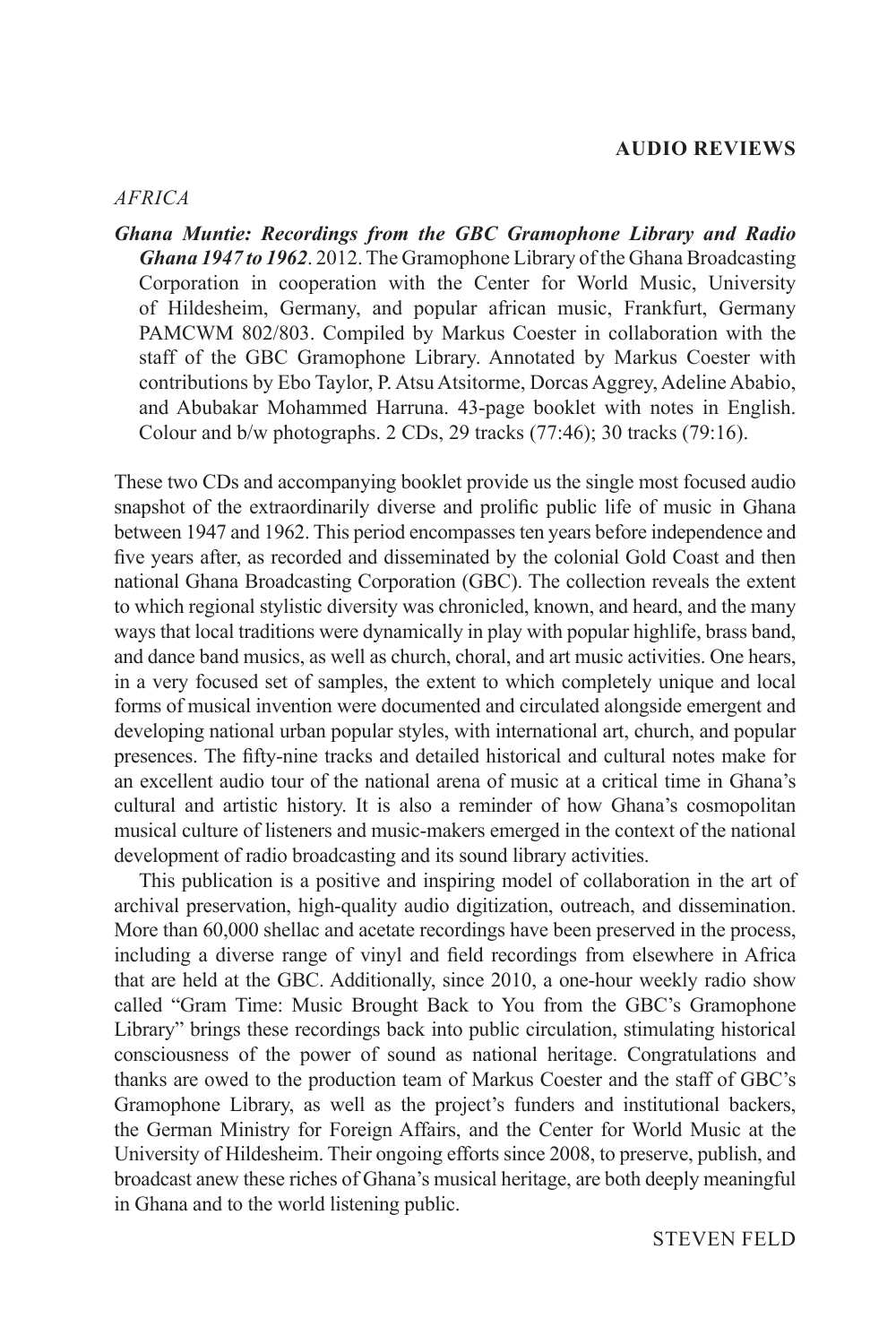# *NORTH AMERICA*

*Bellows and Bows: Historic Recordings of Traditional Fiddle and Accordion Music from across Canada***.** 2012. Back on Track Series. Research Centre for the Study of Music, Media and Place, Memorial University of Newfoundland MMaP-CD06 2012. Engineered by Spencer Crewe. Annotated by Sherry Johnson and 18 other authors. Guest producer Sherry Johnson. Produced by Beverley Diamond and C. K. Szego. 156-page book with notes in English. B/w photographs, illustration, maps, endnotes, glossary. 2 CDs, 35 tracks (71:48); 30 tracks (75:10).

This timely set of recordings has been published in a moment of heightened research activity in the field of traditional music in Canada, and so it is a very welcome contribution to the literature. Its two CDs and sixty-five tracks provide a wealth of material covering a range of styles and ethnicities from coast to coast to coast, packaged with a handsome 156-page book, team-written by some of Canada's leading folk music scholars under the direction of producer Sherry Johnson. The two-CD set is organized geographically by province, with between four and seven tracks included for each province and territory. The accompanying book provides a very useful condensed history and stylistic overview of fiddle and accordion playing in Canada, suitable as a basic introduction for those starting out on a research project or as an excellent teaching resource in survey courses on Canadian music. It includes wonderful photographs from archival and personal collections, and the over 200 endnotes provide a handy one-stop survey of the scholarly literature. The two CDs include some excellent selections of music that celebrate the regional and ethnic diversity of fiddle and accordion traditions in Canada. In a musical tradition this vast and rich, the selection of material is no doubt a major challenge, as any thematic focus would leave something significant out. I certainly do not envy the producers in this task. Nevertheless, it seems to me that the collection as a whole suffers from certain inconsistencies in the selections—or, at least, lacks an adequately detailed rationale explaining the editorial vision behind the selections.

The accompanying book does clearly state that the focus is on "historically significant tracks from archival and personal collections, as well as out-ofprint commercial recordings," and that although the editors want the tracks to be representative of some aspect of Canadian fiddling, that "it is not our intention that the CD be comprehensive." This tension between historical significance, accessibility/ obscurity, and representativeness/comprehensiveness, however, appears to have been a challenging one to manage. The most well-known and accessible musicians in these traditions are often also the most historically significant, and exerted great influence on the ways in which these traditions developed. For reasons of historical significance, then, it would have been an asset to have included relatively obscure or out-of-print selections by musicians such as Émile Benoit, Don Messer, Jean Carignan, and Andy DeJarlis, to complement those of the well-known musicians who were included (Winston "Scotty" Fitzgerald, Graham and Eleanor Townsend, King Ganam). This is especially the case given the number of references in the book to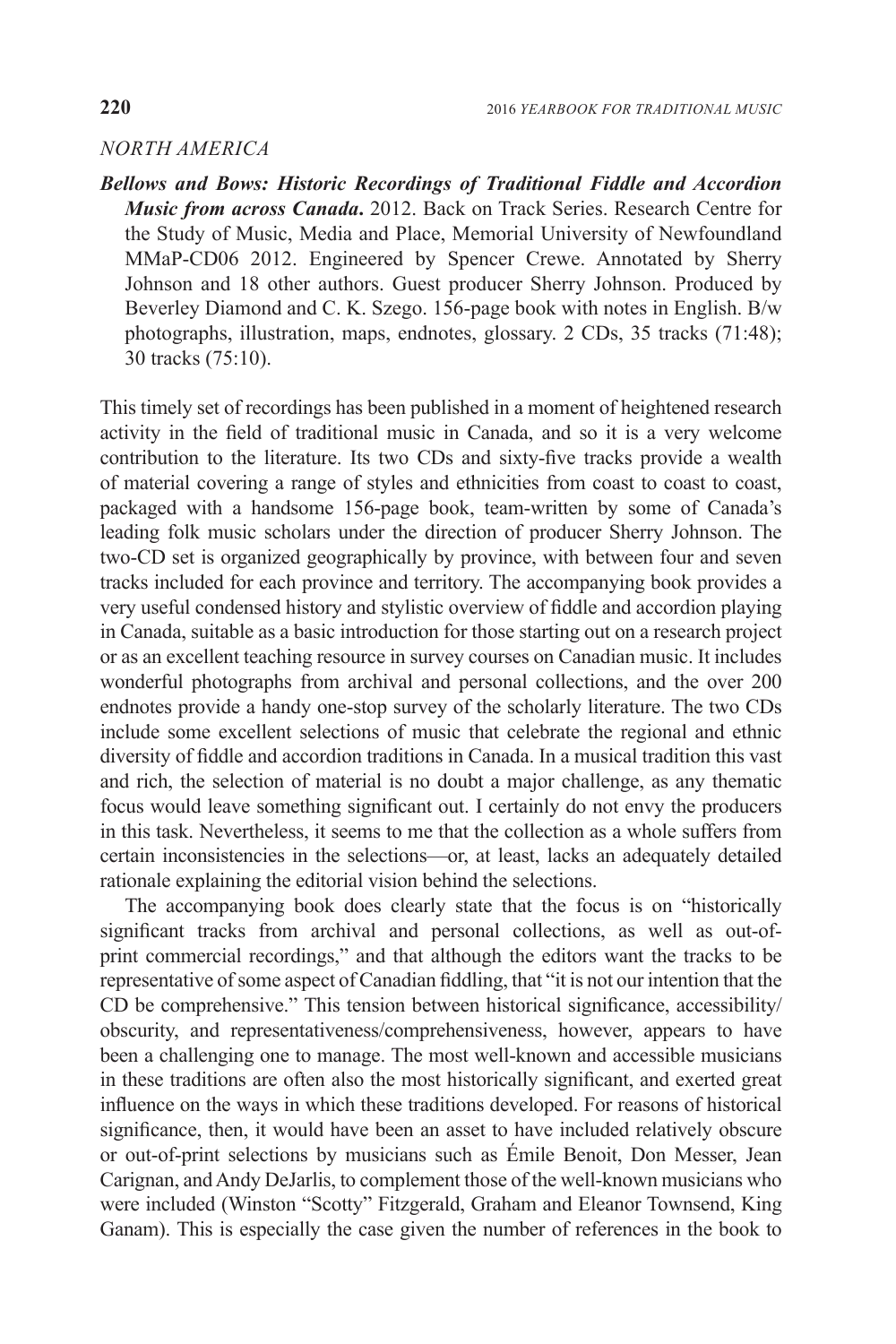Messer, for example, and his influence across the country. In other words, once some nationally and internationally renowned musicians were included, the rationale for not including others becomes more difficult to sustain. Given these omissions, the question of "historical significance" is one that could have been discussed in more detail in the accompanying book. Nearly a quarter of the tracks were recorded during the past twenty-five years, and more than that number are performed by artists, according to the accompanying book, who were influential at a strictly local level neither of which is a problem in itself, of course, but does raise the question of what is historically significant.

These reservations do not detract from the great value of the recordings that were included, many of which demonstrate some fantastic playing across a wide range of styles, and many of which were sourced from personal collections that would indeed be entirely inaccessible to a wider public without this collection. *Bellows and Bows* will be a very important supplement for active folk music scholars in Canada who already have access to other recordings and materials, as well as a useful starting point for those just beginning to explore these vibrant musical traditions.

PETER TONER

*Douglastown: Musique et chanson de la Gaspésie / Music and song from the Gaspé Coast***.** 2014. Centre communautaire Douglas/Douglas Community Centre. Mastered by Denis Martin. Annotated by Glenn Patterson, Laura Risk, and Luc Chaput. Produced by Laura Risk and Glenn Patterson. 56-page booklet with notes in French and English. Colour and b/w photographs, drawings, musical notations. CD, 46 tracks (72:40).

This documentary CD presents community music in the best sense. Its forty-five tracks include digital transfers of re-mastered home recordings from the 1960s alongside field recordings made as part of an oral history project initiated by the Douglas Community Centre in 2010. Its producers have tried "to present a balanced sampling of 20th century musical life in Douglastown." This village and its surrounding region, located on the Gaspé Peninsula in the Canadian province of Quebec, have a history of ethnically mixed settlement and changing demographics. Its current francophone majority was preceded, until the 1980s, by a predominantly Irish–Catholic cultural milieu, although families of French–Canadian, Channel Islands, French, and English ancestry have also been present since the late eighteenth century. Many of the English speaking descendants of families that left during economic downturns in the latter twentieth century, however, continue to return each summer or choose to retire "back home."

The CD and its accompanying notes in French and English present a fascinating range of musical genres and styles reflecting this history, including fiddle tunes that share much with instrumental dance music elsewhere on the Gaspé coast, Quebec, and Maritime provinces. It is played with a distinctive syncopated swing found elsewhere in the larger Gaspesian, Acadian, and Maritime areas, and the examples here are many and varied. I found track 43 of particular interest in its juxtaposition of four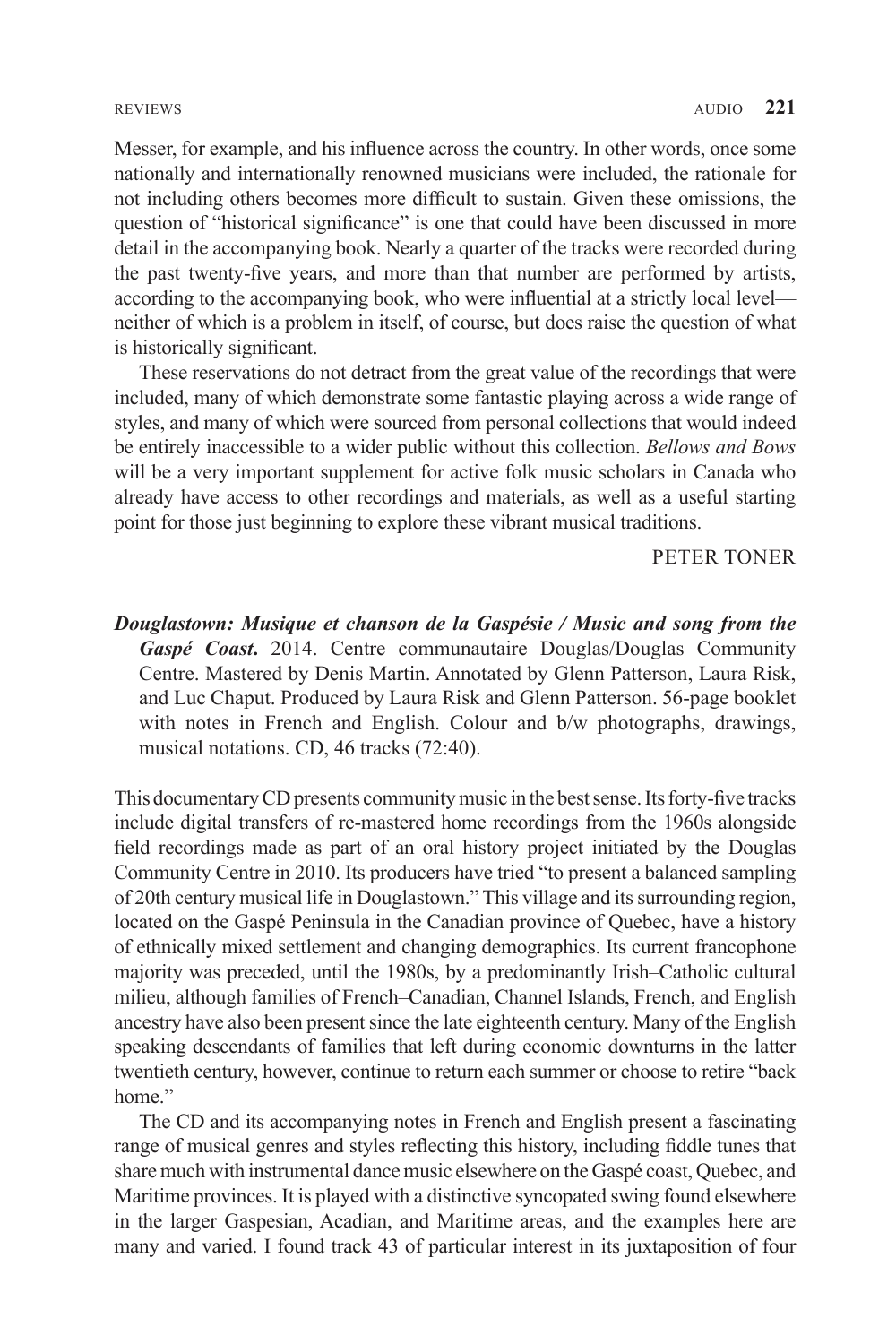of "Douglastown's most revered old-style fiddlers" playing the same "charming and unusual tune," "The Chicakwee." Along with fiddle tunes, nineteenth- and twentiethcentury popular Irish songs are sung widely in the region and are represented here with typical pump-organ and piano accompaniment. Country music, heard on radio broadcasts in the 1930s, is also prominent in the community repertoire and we hear both guitar and vocal performances in this genre. The resulting compilation is a charming mix of repertoire, style, and sound that cuts across artificial categorization of traditional, folk, or popular music. As the accompanying notes eloquently state, "Diverse genres are fused in a deeply emotional resource connecting families and friends through past present and across great distances."

These recordings are neither polished performances, nor are they studio productions; they are a marvellous sound portrait of a community in all its everyday rawness, sincerity, and honesty. This CD will reward close listening in conjunction with reference to the track notes provided.

# COLIN QUIGLEY

*Songs My Mother Taught Me***.** 2015. Smithsonian Folkways SFW CD 40216. Recorded by Worth Long and Vivian Tseng, Julius Lester, and Moses Moon. Mastered by Pete Reiniger. Annotated by Mark Puryear. Produced by Daniel E. Sheehy and D. A. Sonneborn. 32-page booklet with notes in English. B/w photographs. CD, 17 tracks (47:53).

*Songs My Mother Taught Me* consists of seventeen tracks of African American traditional sacred and secular songs and speeches. The CD is based on a limitededition cassette recording that was compiled and conceptualized by folklorist Worth Long in 1983 for Dr. Bernice Johnson Reagon and the Smithsonian Institution's Voices of the Civil Rights Movement symposium. This release is part of the African American Legacy Recording Series, a collaboration between Smithsonian Folkways and the National Museum of African American History and Culture. While the overall sound quality is good, a couple of tracks are slightly obscured by ambient noises. Throughout the recordings, Fannie Lou Hamer (1917–1977)—activist, SNCC fieldworker, Freedom Singer, and orator sings with a genuine and compelling voice. A thirty-two-page booklet includes an excellent introduction and Hamer's biography with period photographs. Basic information about each selection is included. Hamer introduces the listener to songs her mother and grandmother sang in various contexts. Except for the two congregational songs, "Amazing Grace" and "Precious Lord," each track features Hamer's voice unaccompanied. The unaccompanied spirituals are exceptional; her profound rendition of "Run Mourner Run" stands out as an absolute gem, with double-meaning lyrics that at once tell of an imaginary flight from earth to heaven and a slave's escape from bondage. The songs collected here are enduring classics, but their relevance is not confined to the past. Hamer's oratorical activist voice remains as vital today as it ever was, providing contemporary listeners with both historical context and endless inspiration for current civil rights battles, from the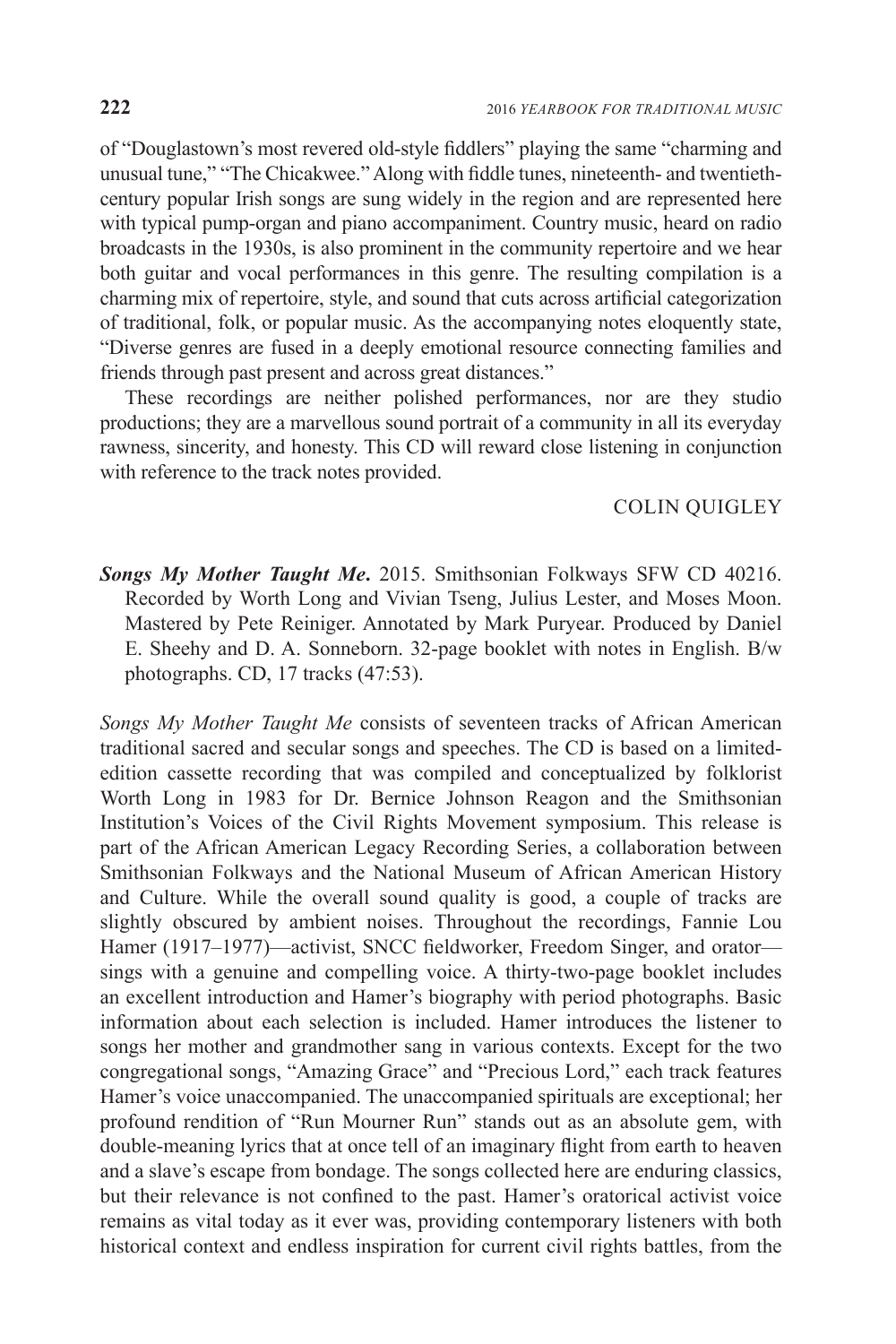legislative efforts aimed at undoing the gains accorded by the 1965 Voting Rights Act to the rampant police brutality that has given rise to the grassroots Black Lives Matter movement.

### WILLIE R. COLLINS

# *SOUTH AMERICA*

*¡Canta con Venezuela! / Sing with Venezuela!* 2014. Smithsonian Folkways SFW CD 40566. Recorded at Sonidos Guayana, Ciudad Bolívar, Venezuela, 9–12 January 2012. Mastered by Charlie Pilzer. Annotated by Daniel E. Sheehy. Produced by Patricia Abdelnour and Daniel E. Sheehy. 40-page booklet with notes in English and Spanish. Spanish translation by Patricia Abdelnour. Colour and b/w photographs, map. CD, 16 tracks (63:52).

Smithsonian Folkways is contributing once more to public awareness of the world's musical diversity through this recording of a popular Venezuelan group, well known inside and outside of their country. Serenata Guayanesa has been active for forty-five years, and three of the seven founding members are still part of the group today. During their long history, the group's repertoire has been dedicated to Venezuelan music, and they have also maintained their configuration as a men's vocal quartet and instrumental ensemble. But, of course, there have been changes that we can appreciate with this production, which is a panorama of their artistic life.

The sixteen tracks encompass the principal music regions, but with significant representation of the Guayana area in the south of the country (tracks 1, 6, 7, 11, 12, 15). Genres are also varied and include some children's tunes (tracks 1, 5, 16) and a popular love song (track 13). The arrangements for the principally traditional genres are well-balanced. Apart from the four characteristic male voices, which do not always maintain their youthfulness, instruments include the *cuatro* (small four-string guitar), rattles, and bass, and a lot of other instruments, including some foreign ones such as the *tres*, a Cuban guitar type. The sound of the recording is warmer and more balanced and stylized than is usual for this group. Particularly noticeable is the imposing presence of the bass, but this is not a problem since popular music for stage and recordings often has a different aesthetic to that of traditional practice.

#### KATRIN LENGWINAT

#### *EAST ASIA*

*Musajan Rozi: The Korla Diaries***.** 2015. Shanghai Music Conservatory and Tash Music & Archives. Audio tracks from the personal archives of Musajan Rozi, Eziz Chong Axun, and Ablimit Abliz. Mastered by Li Kun. Annotated by Wei Xiao-shi and Ayup Sulayman. Produced by Wei Xiao-shi. 2 books, 672 pages and 121 pages, with notes in Uyghur and Chinese. 27 postcards with colour and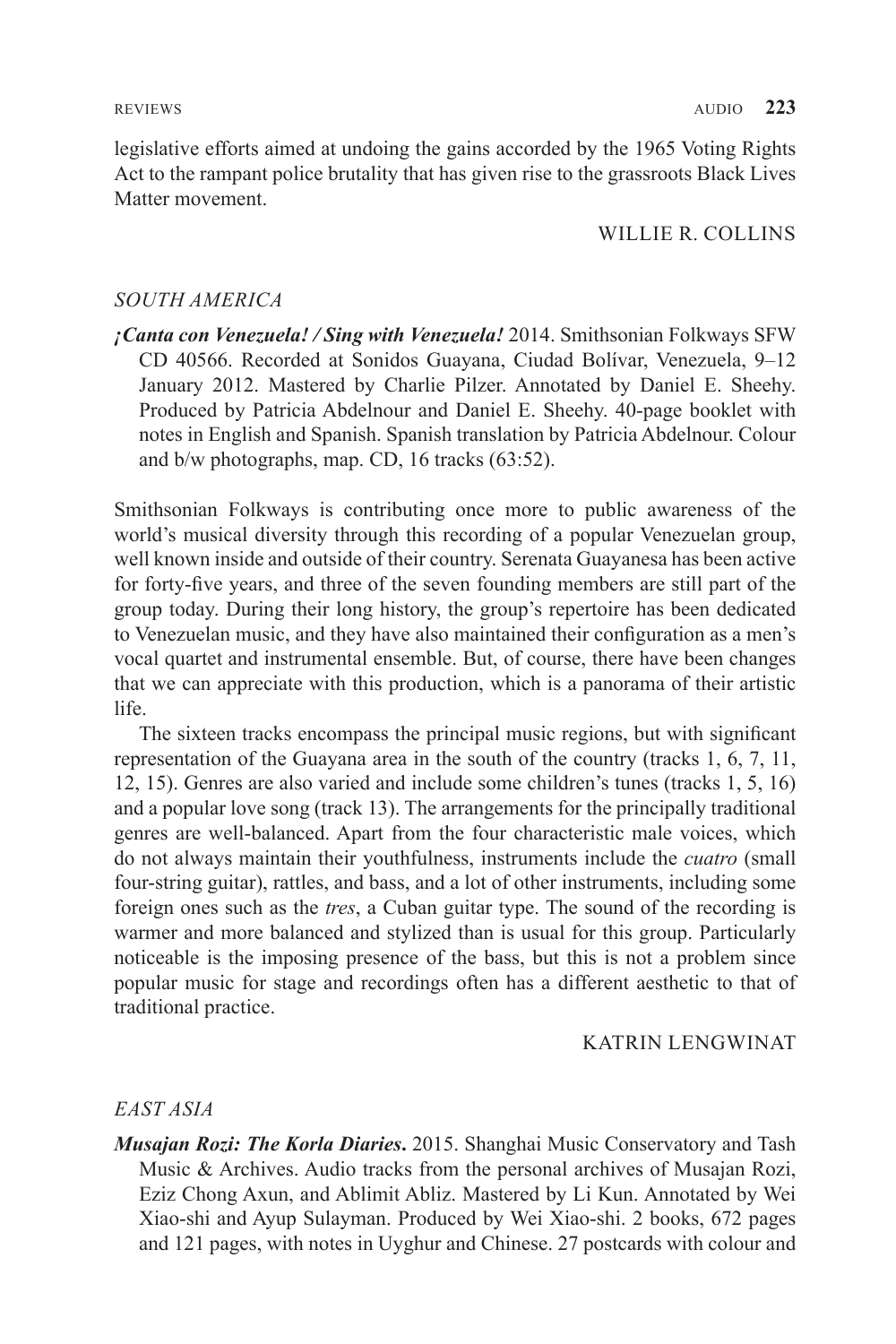b/w photographs and interview excerpts. 5 CDs, 17 tracks (68:10); 16 tracks (65:08); 9 tracks (65:30); 11 tracks (61:02); 22 tracks (61:17).

This project is a labour of love, more a work of art than a straightforward CD recording. It is the brain-child of Wei Xiao-shi, currently a PhD candidate in ethnomusicology at Indiana University, and head of the recording company, Tash Music & Archives. Inspired by an encounter with a disc of American maritime songs, Wei professes a mission "to learn and hold on to collective history by creating archives that integrate sound, image and text."

The project introduces a singing tradition of the Uyghur people of China's northwestern Xinjiang region through intense focus on an individual musician, Musajan Rozi. It was enabled by Professor Xiao Mei of the Shanghai Conservatory, who supported eighteen months' work with the Uyghur musical community. This work has resulted in five CDs of archival recordings, two accompanying books totalling some 800 pages of biography, interviews with fellow musicians and writers, and documentation of lyrics, carefully transcribed in Uyghur and translated into Chinese. Numerous collaborators brought this project to fruition: interviewers and interviewees, translators and editors, photographers and sound engineers. It is a work of painstaking archaeology that was only achieved with the intense involvement of Musajan Rozi, his students, and experts in the tradition, including: composer and researcher Yasin Muhpul, eminent singers Abliz Shakir and Sanubar Tursun, and many others.

Astonishingly, these sixty-three tracks do not come from the copious official archives but from unpublished cassette recordings, dating from between 1988 and 2005, in the private collections of Musajan and his students. Recorded at musical gatherings, many of the tracks include the voices of listeners laughing, commenting, uttering cries of appreciation. Considering their origin, the sound quality is excellent, and it is liberating to hear recordings of this tradition free from the conventional heavy reverb of contemporary commercial productions.

The postcards that were reproduced as part of this release provide fragile, intensely personal glimpses of a life. They reproduce photographs from Musajan's personal collection, along with fragments of memories and comments that reflect on many musical gatherings with many different musicians and a troupe visit to North Korea in 1951 (they played "The East is Red" on Uyghur instruments). More personally, they depict Musajan with his first wife in 1952 and the extended family gathered at a funeral in the 1960s.

The selections are dominated by the traditional song repertoire from the Ili valley. Known as "wolf songs," with their lyrics spread thinly over long, swooping melodies, accompanied on the two-stringed *dutar* plucked lute, something of the heroic epic style of the nomads still clings to these songs. Musajan's voice is still powerful, though many of these songs were recorded when his voice was past its best: the value of the songs lies less in their aesthetic quality than in their ability to witness history.

Raised in the intensely musical environment of Ili, where a *dutar* hung on the wall of every home, Musajan learned the local repertoire with famous musicians. In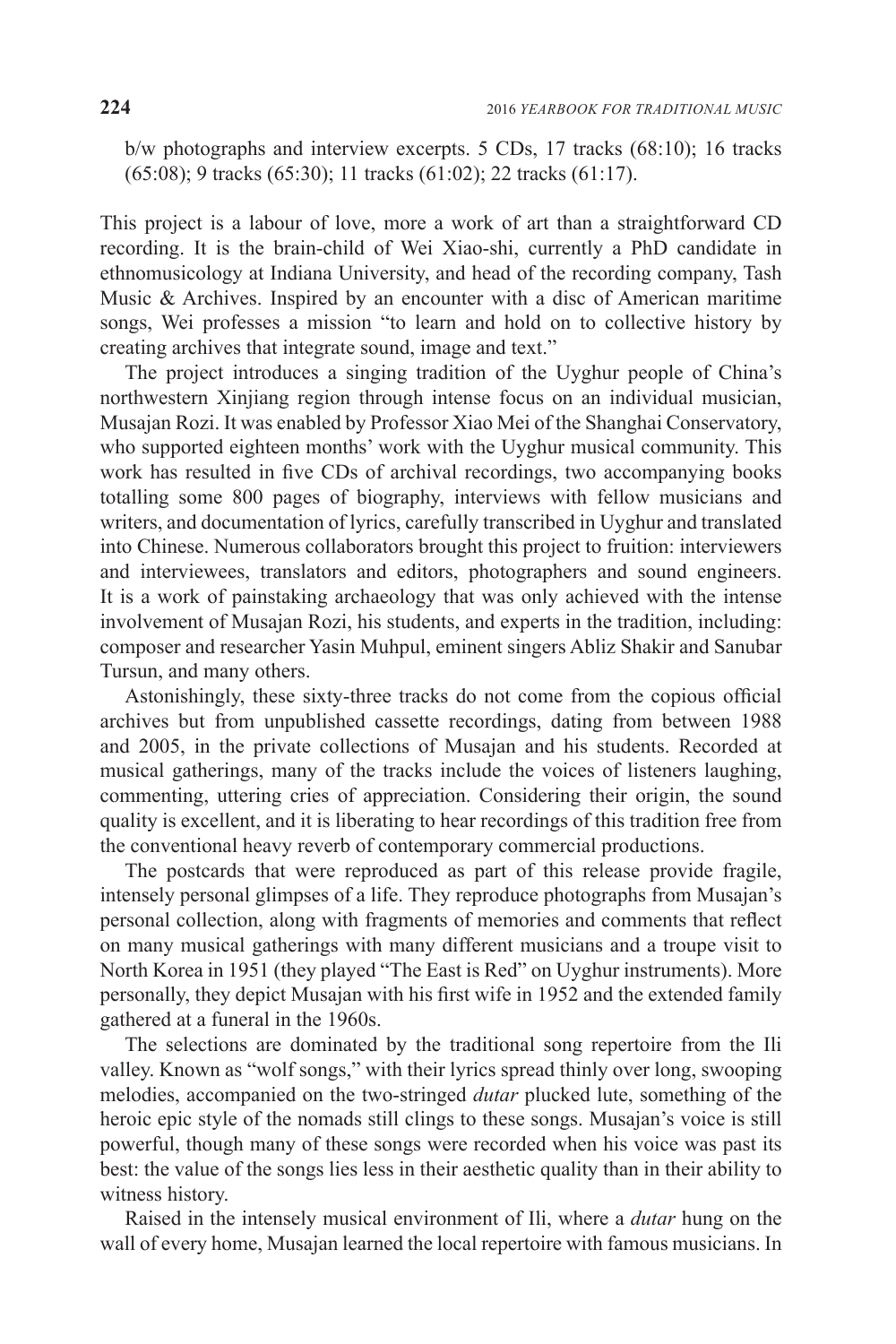the 1940s, he worked in the arts troupe of the army of the East Turkestan Republic, whose short rule came to an abrupt end when its leaders' plane was shot down (some say on the orders of Stalin) on their way to meet Mao Zedong. Initially, Musajan did well under the Peoples Republic. He studied in inner China and became a teacher. Then the anti-rightist campaign hit the region, and he was imprisoned for three years. He was released in time to take part in the Uyghur version of the revolutionary opera *Red Lantern*, and, after the end of Cultural Revolution, he went on to participate in the work of formalizing the Uyghur national canon.

But crucially, he went on singing, mainly at the parties and musical gatherings captured in these recordings. Songs poured from him in an unstoppable flood: songs of love and pain, songs of place, songs of forced migration, songs of the nineteenth-century rebel Sadir Palvan. Many of the songs recorded here are Musajan's own compositions, and what emerges clearly is an active project of musical remembering. One song commemorates the execution of the poet Lutpulla Mutellip by the Chinese Nationalists in 1945, and was recorded on the sixtieth anniversary of his death. Another, "Telke," is seven different stories remembered in one song. Perhaps his most famous song, "Iz" (meaning "tracks")—a setting of an iconic poem by his close friend, the nationalist writer Abdurehim Otkur—appears on CD 1, track 10. It is a clarion call to Uyghurs not to forget their history. Wei does a sensitive job of allowing Musajan's stories to emerge without engaging in problematic discussion. Instead we find a photo of his student's *tambur* with the word "Iz" carved onto the fret board.

Musajan travelled to the UK in 1999 with a group of aging musical icons, invited by the Asian Music Circuit. They recorded a CD while there, still the most accessible taster of this song tradition (Mandelson 2000). In 2014, Musajan Rozi celebrated his ninetieth birthday, and yet he goes on singing.

#### Reference cited

Mandelson, Ben

2000 Uyghur Musicians from Xinjiang: Music from the Oasis towns of Central Asia. London: Ace Records.

# RACHEL HARRIS

*Tsar Teh-yun (1905–2007), maître du qin / Master Tsar, The Art of the Qin***.** 2014. Archives internationals de musique populaire, Musée d'ethnographie de Genève, and Disques VDE-GALLO, AIMP CVIII-CIX/ VDE-CD-1432/1433. Recorded between 1956 and 1989. Engineered by Renaud Millet-Lacombe. Annotated by Georges Goormaghtigh and contributors. Produced by Madeline Leclair. 56-page booklet with notes in French and English. English translation by Isabel Ollivier. Colour and b/w photographs, calligraphy, diagrams, maps. 2 CDs, 11 tracks (71:26); 16 tracks (62:20).

This two-CD set is a new edition featuring music of one of the greatest *qin* players of the twentieth century, Tsar Teh-yun (1905–2007). Unlike the first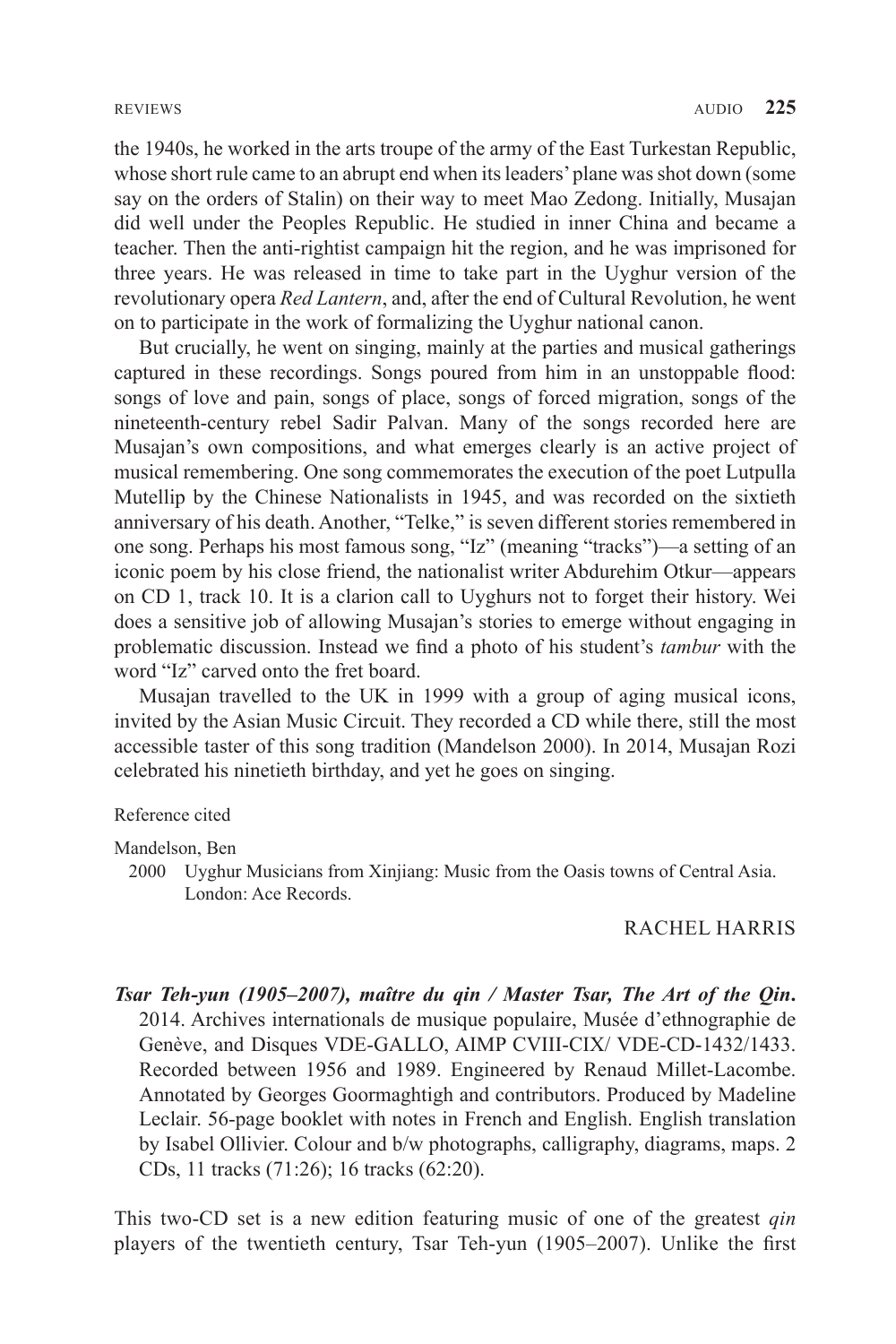edition, made available seven years before Tsar's death (2000a), this set includes a demonstration piece recorded by John Levy in 1966 to illustrate fundamental fingering techniques, and a French introduction (with English translation) written by Georges Goormaghtigh. These, along with new packaging, are ways in which this edition of recordings by a performer that Bell Yung called "The Last of China's Literati" strives for wider accessibility. I welcome the production.

For many literati, the *qin* and its practices are for self-cultivation; playing this instrument on stage or publishing CD/DVDs is inappropriate. The *qin* is only intended for performance among knowledgeable audiences in private gatherings, and recordings are only circulated among students as a learning aid. Tsar's recordings originated in these circumstances; as Goormaghtigh reminds listeners, they were mostly made by Tsar's pupils with equipment of varying quality during the 1970s and 1980s, wherever lessons took place. Therefore, the sounds of these locations are also captured, such as the bird singing throughout the "Incantation of the Buddhist Priest Pu'an" (CD 1, track 7). This combination provides a unique and, perhaps, truthful interpretation of the piece, and also an authentic refection of Tsar's lifestyle. Many listeners may also be surprised with the cutting short of the final notes of these pieces; this edition cleverly provides an answer by including the warming up notes and conversations that immediately preceded and followed the rendition of "Drunken Fisherman Sings in the Evening" (CD 2, track 12). Listeners will also note the different timbres, which reflect the various qualities of silk strings available at the time of the recordings. "Wild Geese Landing on Sand" (CD 1, track 4) and "Three Variations on the Tune 'Plum Blossom' " (CD 1, track 8) provide good illustrations of her musical artistry, her "inward" and flowing playing style, and her personality. Goormaghtigh's excellent notes include detailed introductions to Tsar, her Hong Kong connections, beloved instruments, musical styles, teaching approach, and other artistic accomplishments (i.e., calligraphy and poetry).

The 2000 edition was a celebration of Tsar's musical life at the age of ninety-five, a gift to the global circle of *qin* players. This latest edition, released seven years after her death, and also available on iTunes, can be treated as a global recognition of her musical achievements. It eschews the 2000 edition's progressive arrangement of pieces from simpler to more difficult in line with Tsar's *qin* handbook (2000b); instead, CD 1 includes technically harder and structurally larger pieces, while CD 2 comprises the so-called "basics." The change may be due to global marketing strategies. The large text "China" and Huang Gongwang's landscape painting dating from the Yuan dynasty on the cover may appear a bit odd, since these pieces were recorded in Hong Kong, where Tsar spent almost all her life as a *qin* player and teacher. Nevertheless, for an exile practising traditional Chinese literary arts, "China" is arguably appropriate as a cultural, nostalgic, and imaginative location. If there is a criticism I could possibly offer, then it is that the title "master," which did not appear on the 2000 edition, may aim to place her alongside other great *qin* players of the twentieth century—an artistic status that Tsar would unreservedly have refused.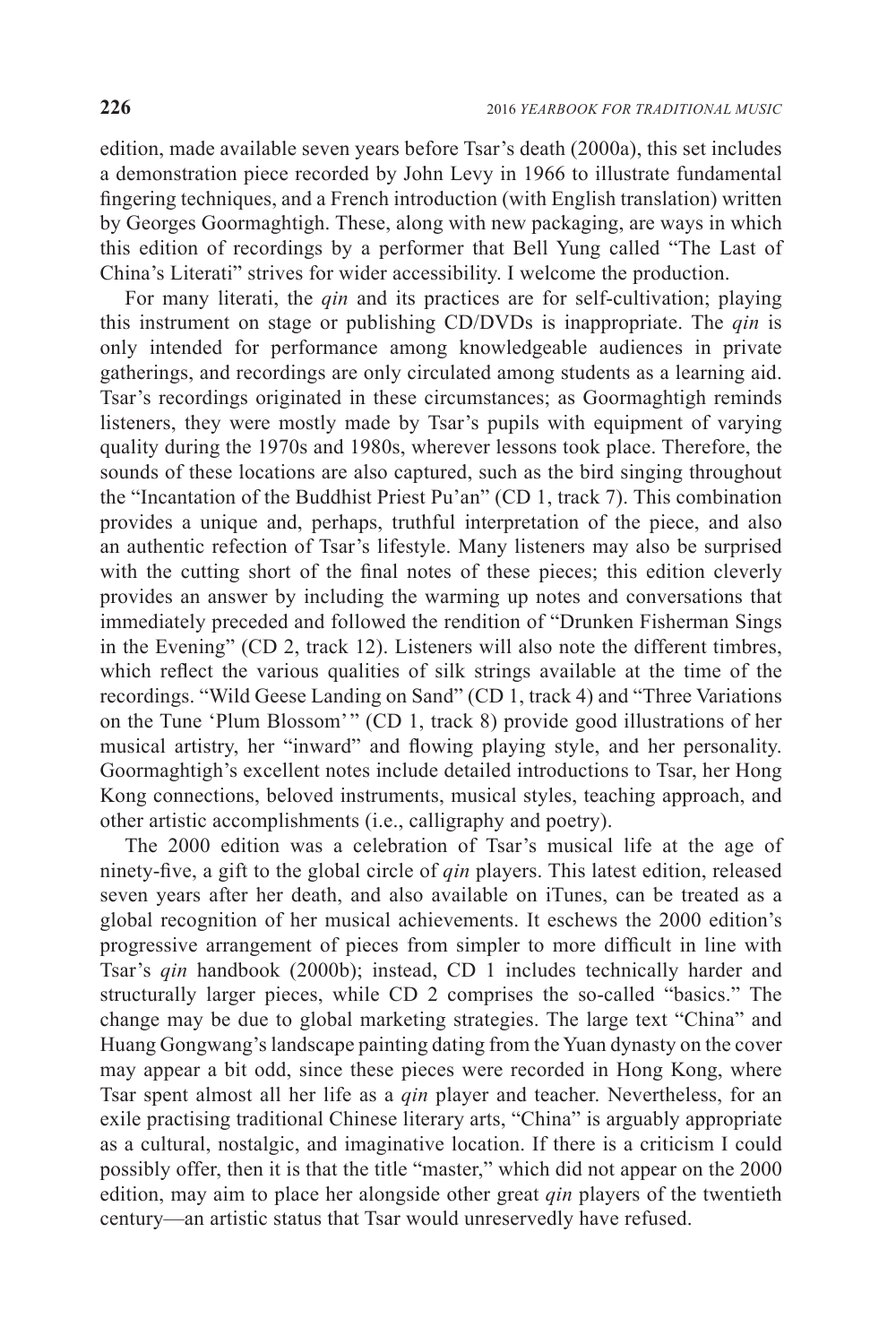#### References cited

Tsar Teh-yun

- 2000a *Tsar Teh-yun: The Art of Qin Music*. Compiled by members of Deyin Qin Society. Hong Kong: ROI Productions. 2 compact discs.
- 2000b *Yinyinshi qinpu* [Qin repertory from the Yinyin Study]. Ed. Bell Yung and Lau Chor-wah. 4 vols. Hong Kong: Department of Music, University of Hong Kong.

# TSAN-HUANG TSAI

*Japon: Gagaku: Ensemble Ono / Japan: Gagaku: Ono Ensemble.* 2015. Archives internationals de musique populaire, Musée d'ethnographie de Genève, and Disques VDE-GALLO, MEG-AIMP CXI/ CD-1466. Recorded by Hans Fuchs, Alhambra Theatre, Geneva, 5 February 2012. Annotated by Akira Tamba. Produced by Madeline Leclair. 40-page booklet with notes in French and English. English translation by Isabel Ollivier. Colour photographs, illustration, map. CD, 6 tracks (76:16).

The Ono Gagaku Ensemble (Ono Gagaku-kai) is the oldest of Tokyo's private *gagaku* groups, founded in 1887. As this CD attests, its members, taught by musicians of the Music Department of the Imperial Household Agency, maintain a high level of expertise in the traditional *gagaku* repertories. The programme of the concert recorded on the disc reflects the typical structure of public concerts given by the imperial musicians, with *kangen*, represented by three instrumental pieces and one accompanied vocal piece (all in the same mode, *ichikotsuchō*), followed by *bugaku*, represented by two accompanied dances. There are some minor shortcomings in the recorded performance, perhaps due to its being a live recording of a group somewhat smaller than the standard ensemble: a mistake in the opening phrase of the *koto* (zither) part (track 1); some problems with control in the *hichiriki* (reed-pipe) accompaniment to the vocal piece (track 3); and a thinner than usual texture in the dance accompaniment, especially in sections where the flutes play in canon (tracks 5 and 6).

Unfortunately, the liner notes are not up to the standard of the performance. Much progress has been made in the historical and analytical study of *gagaku* since Robert Garfias's *Music of a Thousand Autumns* (1975). Tamba's notes, however, seem to derive from a time before that, emphasizing *gagaku*'s connections with imperial and Shintō worship at the expense of its strong Buddhist connections, and setting out details of a "musical reform" of the early ninth century, the historical veracity of which has long been challenged. Surprisingly enough, given the author's nationality, there are several misreadings of the names of pieces and historical figures in the notes. This problem extends to one of the pieces on the disc: track 4 should be "Katen no kyū," not "Kaden no kyū." One of the piece names is translated "Accordage/ Tuning" (track 1) but perhaps a transliteration of its Japanese title, "Ichikotsuchō-nonetori," with a short explanation, might have better communicated its function as a modal prelude to the *kangen* half of the performance.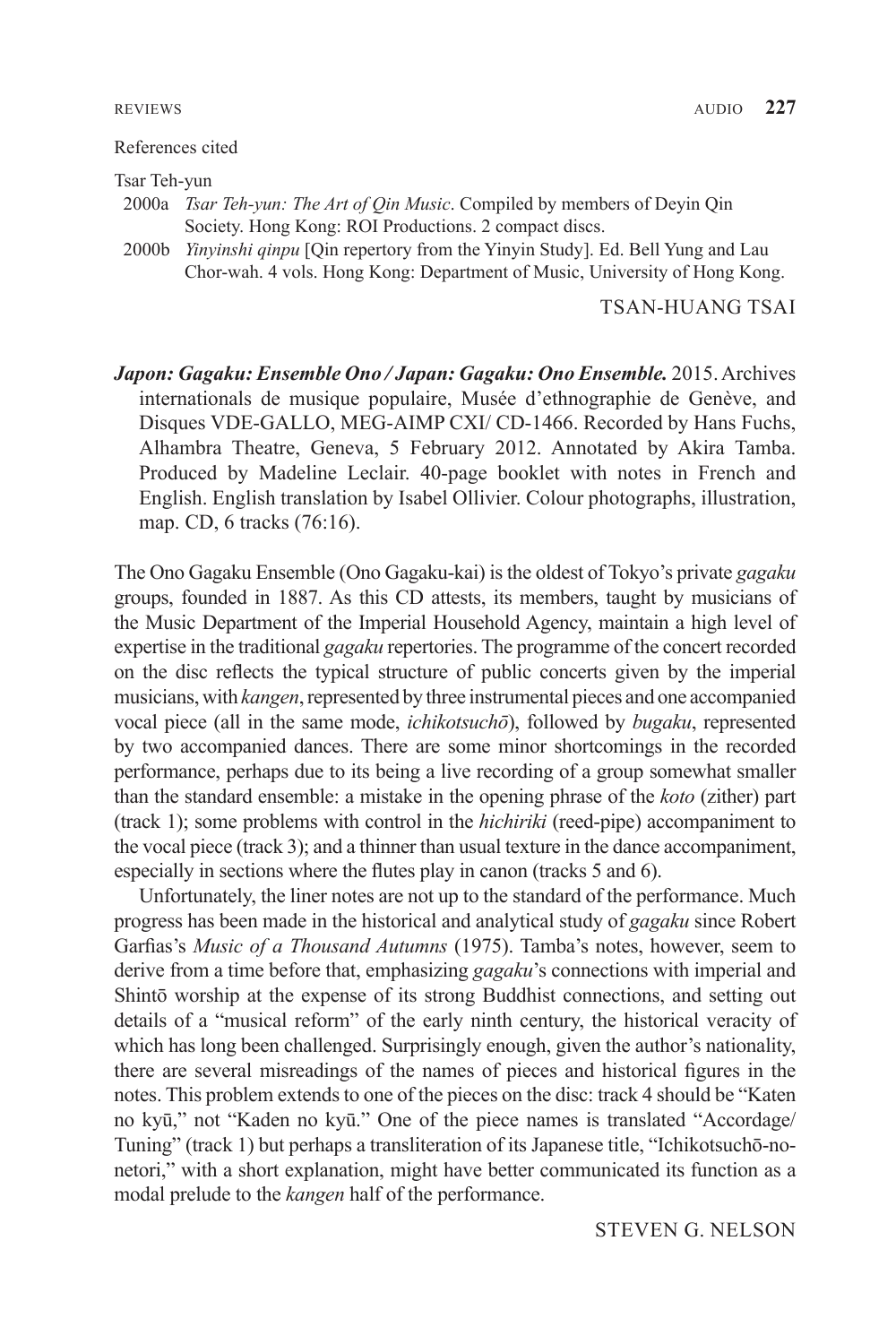# *WEST ASIA*

*From Her Father's House: Iraqi Jewish and Arabic Song***.** 2015. Rivers of Babylon ROB0802. Recorded by Richard Hammett, Red Gables Facilities. Annotated by Sara Manasseh. Produced by Sara Manasseh. 28-page booklet with notes in English. Colour and b/w photographs, bibliography, discography. CD, 13 tracks (57:58).

This CD offers a rare collection of praise songs (*shbahoth* in Hebrew), traditionally performed during Sabbaths, festivals, and family feasts marking rites of passage. Most of the melodies belong to the Jewish tradition in Baghdad, but some melodies are secular and sung in Arabic: for example, the Iraqi folk song "Fog an Nakhal" (track 4) and the famous Lebanese song "Shatt Iskindarayya" (track 9). A *sama'i*, an instrumental composition of Ottoman origin but also well known in traditional Arabic art music, is included. All melodies are set in modes of Arabic music, such as *Segah*, *Bayat*, *Hijaz*, *Ajam*, and *Nahawand*. Thus the collection reminds the listener of the interaction of Jewish and Arab musical life of bygone days in Iraq.

The songs are accompanied by a multicultural instrumentation including mandolin, violin, Druze and Indian pipes, oboe and cor anglais, keyboard and piano, *dumbuk*, tambourine, and *sba'ten* (authentic Iraqi-style finger clicks). The sound of the ensemble echoes the *Chalgiyya Bagdadi*, the small orchestra that traditionally accompanies the *Maqam al Iraqi* repertory. However, the texture of the music on this CD lacks the heavily ornamented heterophony of Arabic music. The Indian pipes remind one of Bombay (today's Mumbai), where many of the group members grew up together and where the Baghdadi Jewish community settled during the nineteenth and twentieth centuries. This CD, with its informative booklet containing historical data and lyrics, reflects the unique repertoire of a musical tradition in the diaspora.

# ANNE VAN OOSTRUM

*Vemen vestu zingen, vemen? Leibu Levin Performs in Yiddish: Select Archival Recordings from Bukovina, USSR and Israel.* 2015. Anthology of Music Traditions in Israel 25. Jewish Music Research Centre, The Hebrew University of Jerusalem AMTI 0115. Mastered by Yuval Amit. Annotated by Michael Lukin. Produced by Edwin Seroussi. 204-page book with notes in English, Russian, and Hebrew. English and Hebrew translations by Tova Shani, Russian translations by Valery Dymshits and Michael Lukin. English translations of selected poems by Itzik Nakhmen Gottesman, Hebrew translations of selected poems by David Kriksunov, Russian translations of selected poems by Valery Dymshits, Alexandra Glebovskaia, and Igor Bulatovskii. B/w photographs, bibliography. CD, 20 tracks (70:18).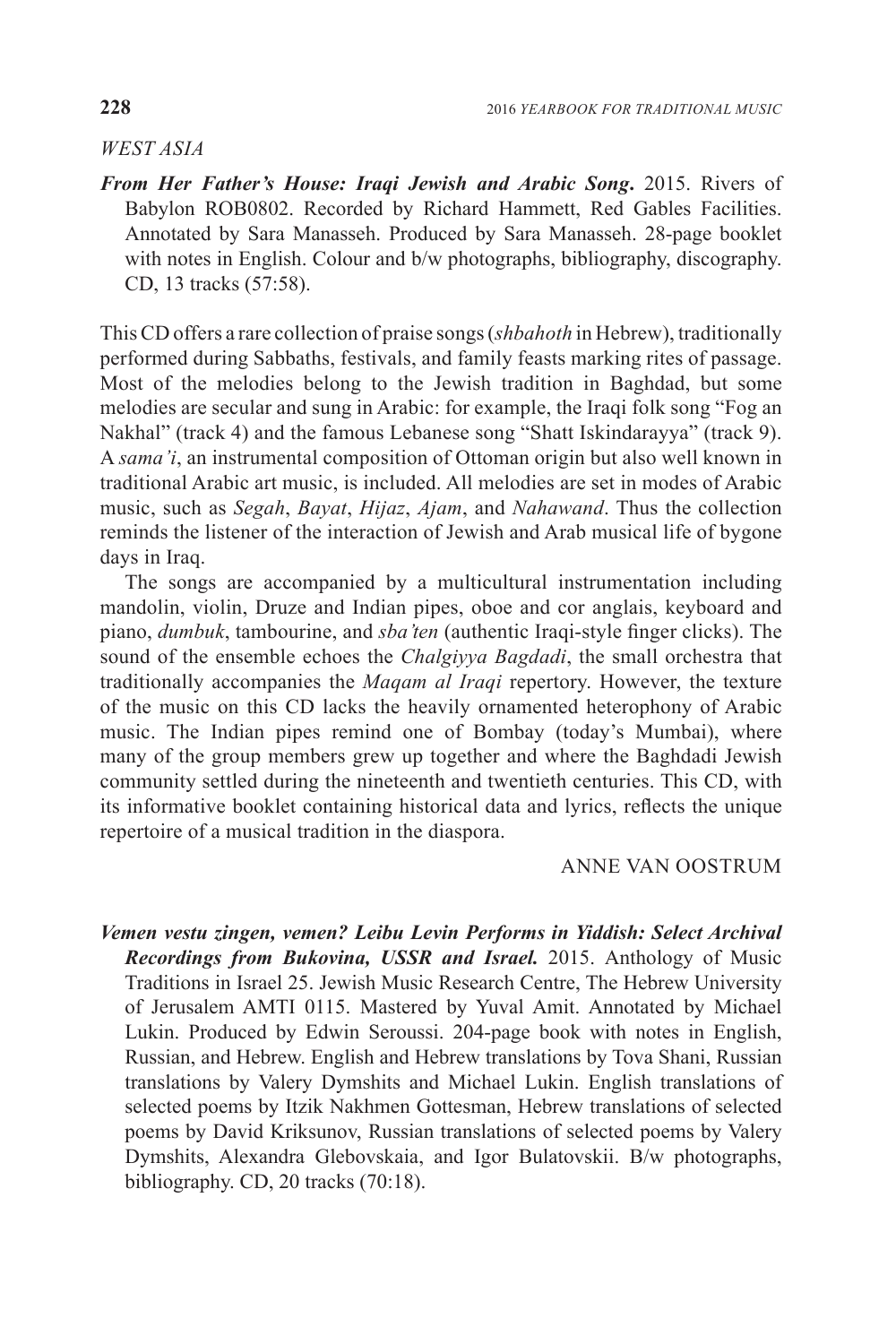This extraordinary CD documents the work of Leibu Levin, a singer, actor, "melodic and dramatic declamation" artist, poet, and songwriter from the southern Bukovina, who survived both the Holocaust and the Siberian gulag, eventually immigrating to Israel in 1972. It includes home recordings and recordings from the archives of Kol Yisrael (Voice of Israel Radio) and the Music Archives of Israel's National Library.

It was Levin's daughter, Ruth, a talented performer in her own right, who led a campaign starting in the early 1980s to bring her father's work out of obscurity. Thirty-five years later, this collection is the result of her labours, beautifully packaged with informative notes by Michael Lukin and excellent English translations by Itzik Gottesman and others. It is hard to imagine a better window into the highbrow Yiddish culture of the early twentieth century.

Who was Leibu Levin? Clearly not the "Yiddish Schubert," as some of his contemporaries called him, for his musical style seems to have owed a great deal more to such 1920s popular Russian and European composers as Petersburgski, Vertinski, and the Pokrass brothers—as well as a wandering bard or two. As Lukin mentions, American Yiddish composer laureate Lazar Weiner created alternative settings of some of these same texts, versions the musically erudite might prefer. But musical style and erudition is ultimately not the point of this CD: it is about the extraordinarily rich world of Yiddish poetry, Levin's incredible perseverance, and the determination of other keepers of the Yiddish flame from his generation. He can be playful at times, but much of his world is cloudy and grey, his delivery often reminiscent of a monologue in a Beckett play, his every utterance an act of proud defiance. Kudos to Israel's Jewish Music Research Centre for finally making his work available to a broader public.

# HANKUS NETSKY

*Or Haganuz: Gems of Ashkenazi Hazzanut and Yiddish Songs Revived.* 2015. Contemporary Jewish Music 4. Jewish Music Research Centre, The Hebrew University of Jerusalem and Ron Shulamit Conservatory, Jerusalem CJM1501. Annotated by Eliyahu Schleifer. Produced by Edwin Seroussi and Yuval Shaked. 76-page booklet with notes in English and Hebrew. English translation by Tova Shani. CD, 8 tracks (43:43).

This CD, the fourth in the Contemporary Jewish Music series, put out by the Jewish Music Research Centre at The Hebrew University of Jerusalem, pairs distinguished Cantor Asher Hainovitz with eminent Hungarian-born Israeli composer Andre Hajdu in a programme that includes eastern European classics of *khazones* (cantorial music), Yiddish folksongs and art songs, and an original setting by Hajdu of a sacred text.

Like all CDs from Israel's Jewish Music Research Centre, it includes extensive notes written, in this case, by three Jewish music scholars and by Andre Hajdu himself. Hajdu's notes clearly and unpretentiously outline his musical journey to the recording, and Eliyahu Shleifer provides useful commentary on each selection.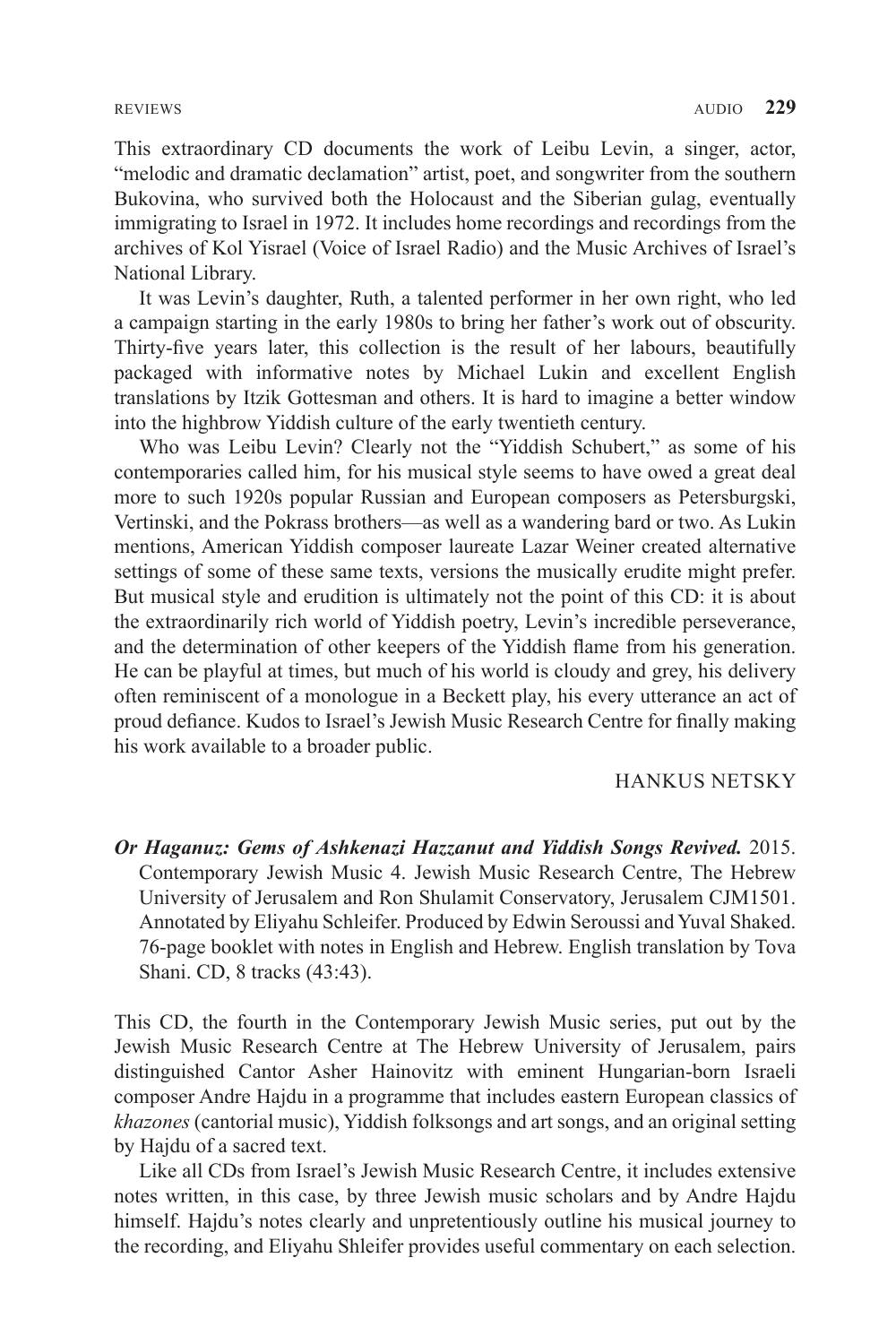The other introductory notes, unfortunately, make quite a few over-reaching claims that reference: the uniqueness of the approach found on the recording (many others have re-contextualized cantorials and have provided high-level original instrumental accompaniment); the superiority of Hainovitz and Hajdu's interpretations compared to those found on classic *khazones* recordings; and the comprehensive nature of the Jewish music collection in Israel's National Library (although it is indeed a very large one). In terms of the recorded content, some of the interpretations are a bit slow, a predilection of post-Holocaust cantorial interpretations, and there are moments when Cantor Hainovitz's intonation falters, possibly because of Hajdu's challenging accompaniment. There is also one moment toward the end of "A Dudele" where the cantor falls behind rhythmically.

Still, the recording is a significant one. It gives us a glimpse into the music one of Israel's most influential composers might have produced had he chosen the career path of a synagogue-based musician. Hajdu's playing (when he takes control of the accompaniment) is impassioned and original. Especially on the final track, Hainovitz lives up to the promise the notes make to "bring cantorial music to a new level."

HANKUS NETSKY

#### *EUROPE*

*Marit Steinsrud and Stein Villa: Kammersmusikk*. 2014. Etnisk Musikklubb EM108. Recorded by Marit Steinsrud and Stein Villa. Annotated by Stein Villa, Marit Steinsrud, and Bent Åserud. Produced by Bent Åserud. 22-page booklet with notes in Norwegian and English. Colour photographs. CD, 19 tracks (49:01).

The title of this CD means "music for a small room," which is a suitable setting for the old-style instruments played here, as their sound is soft and fine. Both musicians are well-known within the Norwegian traditional music scene: Steinsrud was born into a family of dancers and musicians in eastern Norway, while Villa became interested in folk music in the 1970s in Oslo. Traditional, old-style instruments are at the core here, most prominently dulcimers (*langeleik*) and harps. The duo makes the unlikely combinations of these instruments sound as if they have always been played together, such as dulcimer and accordion, dulcimer and harp, or banjo and dulcimer.

The recording is a selection of traditional melodies—either learned directly from older people or picked up from published collections—and their own compositions. This is what makes Norwegian folk music so special and so alive: the mixture of existing and newly composed music within the tradition, which makes space for new combinations of instruments, as well as the weaving together of foreign influences with traditional dancing melodies, such as can be heard in "JigalaLasse" (track 5). Norwegians have not been fearful of experimenting with their musical heritage, and at the same time, they make sure that they know their tradition thoroughly. The value of this CD lies in the unusual combination of instruments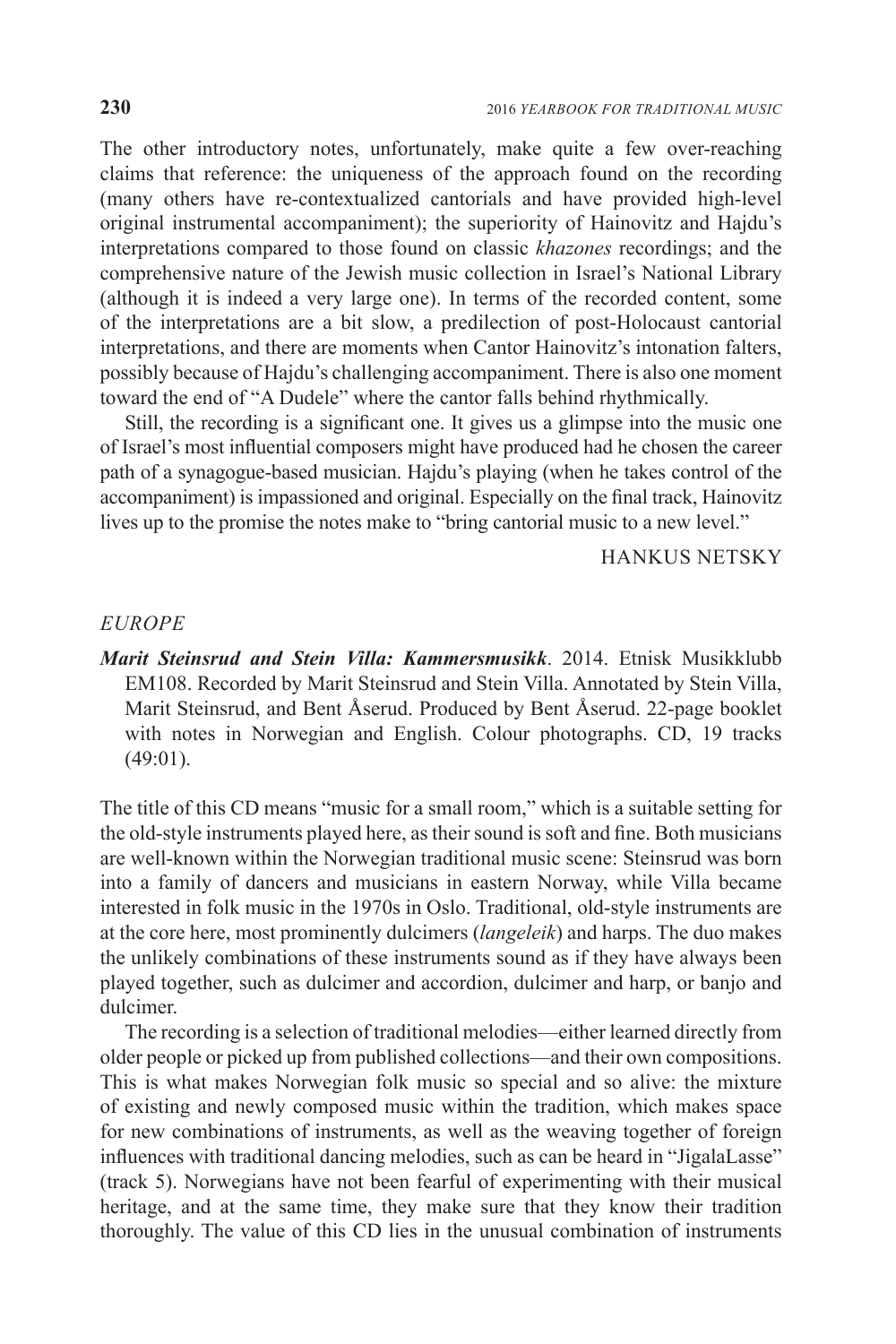and the vast knowledge and experience of the two musicians. I truly recommend this CD for anyone who wants to learn about Norwegian music traditions, and also for its beautiful music, which is danceable and very easy on the ear.

### RAGNHEIDUR OLAFSDOTTIR

*Ireland: Crossroads of Art and Design, 1690–1840: The Music***.** 2015. O'Brien International. Engineered by Trevor Hutchinson and Blaise Barton. Annotated by John and Patricia O'Brien, Marty Fahey, Liz Carroll, Liz Knowles, Kieran O'Hare, Nancy Hurrell, Ann Heymann, and Karol Mullaney-Dignam. Produced by Liz Carroll, Marty Fahey and Liz Knowles. 24-page booklet with notes in English. Colour photographs. CD, 15 tracks (59:31).

The old and new, unusual and apparently familiar, are present on this recording of music to accompany an exhibition of the same name at the Art Institute of Chicago. The completeness of the concept and product is impressive, with the quality of musicianship, production, images, and liner notes contributing to the aesthetic experience. The opening track, "O'Carolan's Concerto," provides a musical representation of the Egan harp featured on the cover and offers a little of what many listeners will be familiar with from the canon of Irish traditional music. A closer listen, aided by the liner notes, informs us that harper Catríona McKay returned to the Bunting Collection of 1796 to present a less familiar version of the piece. The instrumentation develops gradually through the tracks, interspersed with solos on *uilleann* pipes, piano, and fiddle, each providing interpretations of repertoire too easily left silent in collections. While the performers are not an established ensemble, the order of tracks and treatment of the music is coherent, interesting, and enjoyable.

This album highlights a diversity of repertoire beyond familiar session tunes such as jigs and reels from which the Irish music enthusiast may draw. Reaching into lesser known collections, such as the track borrowed from *Tunes from the Goodman Manuscripts* (O'Brien et al. 2012), it highlights the ongoing development of scholarship in this area. The album also introduces new compositions by Liz Carroll, currently one of the foremost tunesmiths in the tradition. The quality of the accompanying booklet brings to the listener some of the beauty of the art that formed the exhibition for which this CD was created, and contributions from scholars briefly synopsize relevant research to place the music in context. It is a worthy effort to capture in sound the artistic culture of a period of Irish history and its legacy into the present.

#### Reference cited

O'Brien, Mick, Emer Mayock, and Aoife Ní Bhriain

 2012 *Tunes from the Goodman Manuscripts*. Is Mise Records lsmise003. Compact disc.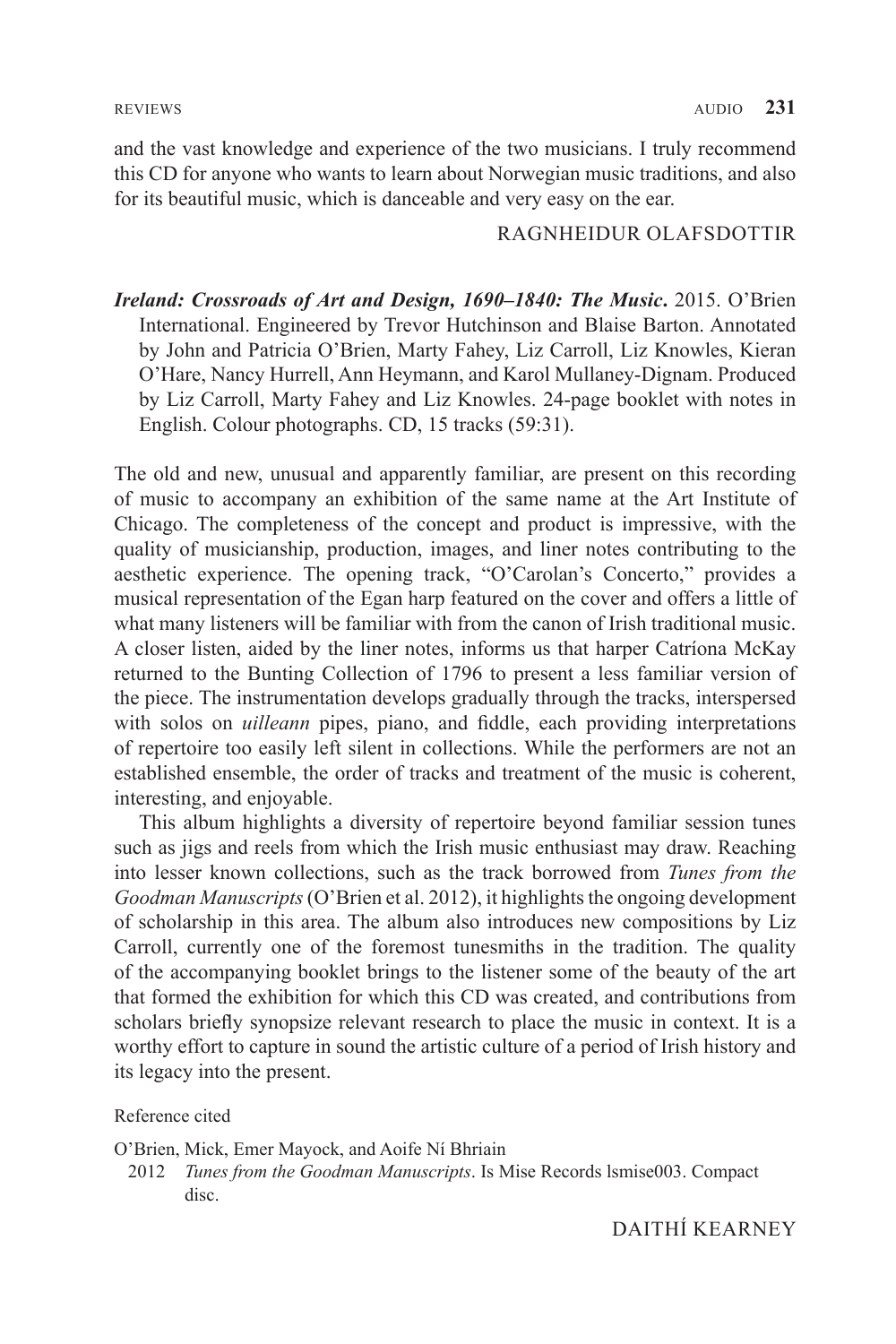# *OCEANIA*

- *Chelitakl: Ongeatel Tekoi er a Belau er a Angaramong / Frühe Tonbandaufnahmen aus Palau / Early Reel-to-Reel Recordings from Palau.* 2015. Museum Collection Berlin. Ethnologisches Museum, Staatliche Museen zu Berlin, Preußischer Kulturbesitz CD 28. Field recordings by Barbara B. Smith, Palau (Belau), 1963. Annotated by Birgit Abels. Produced by Lars-Christian Koch. 74-page booklet with notes in German and English. B/w photographs, map, bibliography. CD, 20 tracks (68:50).
- *Sound Memories of Past Palau: Music in Belau 1965–1966***.** 2014. National Taiwan Normal University (NTNU) and Vincent AV Production DACM 002. Field recordings by Yamaguti Osamu, Palau (Belau), 1965–1966. Annotated by Yamaguti Osamu and collaborators. Produced by Belau National Museum and Digital Archive Center for Music, NTNU. 60-page booklet with notes in Palauan, English, and Japanese. Taxonomic chart. Translations by Yamaguchi Osamu, Ngodrii Santos, Howard Charles, Olympia Morei, and Belau National Music and Digital Archive Project of Palau (Belau) Traditional Music and Dance. Colour and b/w photographs, illustrations, maps. CD, 20 tracks (42:55).
- *15 Favorite Japanese-Influenced Palauan Songs / Derrebechesiil***.** 2015. Okinawa Prefectural University of Arts. Recorded by Howard 'Howy' Charles. Produced by Junko Konishi. 4-page booklet with notes in Japanese and English, supplement to 130-page report entitled *Utahong 50 Selected Derrebechesiil: Japanese-influenced Palauan Songs*. Colour photographs, illustrations. CD, 15 tracks (62:54).

The area of the Pacific known as Micronesia has been the subject of numerous sound recording projects since the early developments of sound reproduction technology. These three new compilations of music focus on the Republic of Palau (Belau) in western Micronesia. Two of the CDs provide digitized and edited selections of historical projects from the mid-twentieth century. The first of these projects that I address here, *Chelitakl: Early Reel-to-Reel Recordings from Palau*, presents a selection of music originally recorded by Barbara B. Smith in September and October 1963 at the request of Micronesian students then at the University of Hawai'i at Mānoa. Smith's Palau recordings are part of a much larger collection of music from the Caroline and Marshall Islands, with the Palau set being the most extensive corpus. The collection, excellently edited and produced by the Berliner Phonogramm-Archiv, follows their earlier CD production of music from Palau (Berliner Phonogramm-Archiv 2011). The twenty tracks comprise both sung and recited musical genres and dance performances, and include the *matematóng* (marching dance) that conveys past colonial influences, a rare recording of the *ngaok* (bamboo flute), and a Palauan rendition of the Hawaiian song "Aloha Oe" with Palauan lyrics. The collection includes an introductory note by Olympia E. Morei, Director of the Belau National Museum (which holds digital copies of the full set of Palauan recordings), explanatory remarks by Barbara B. Smith, photographs from 1963, and detailed commentary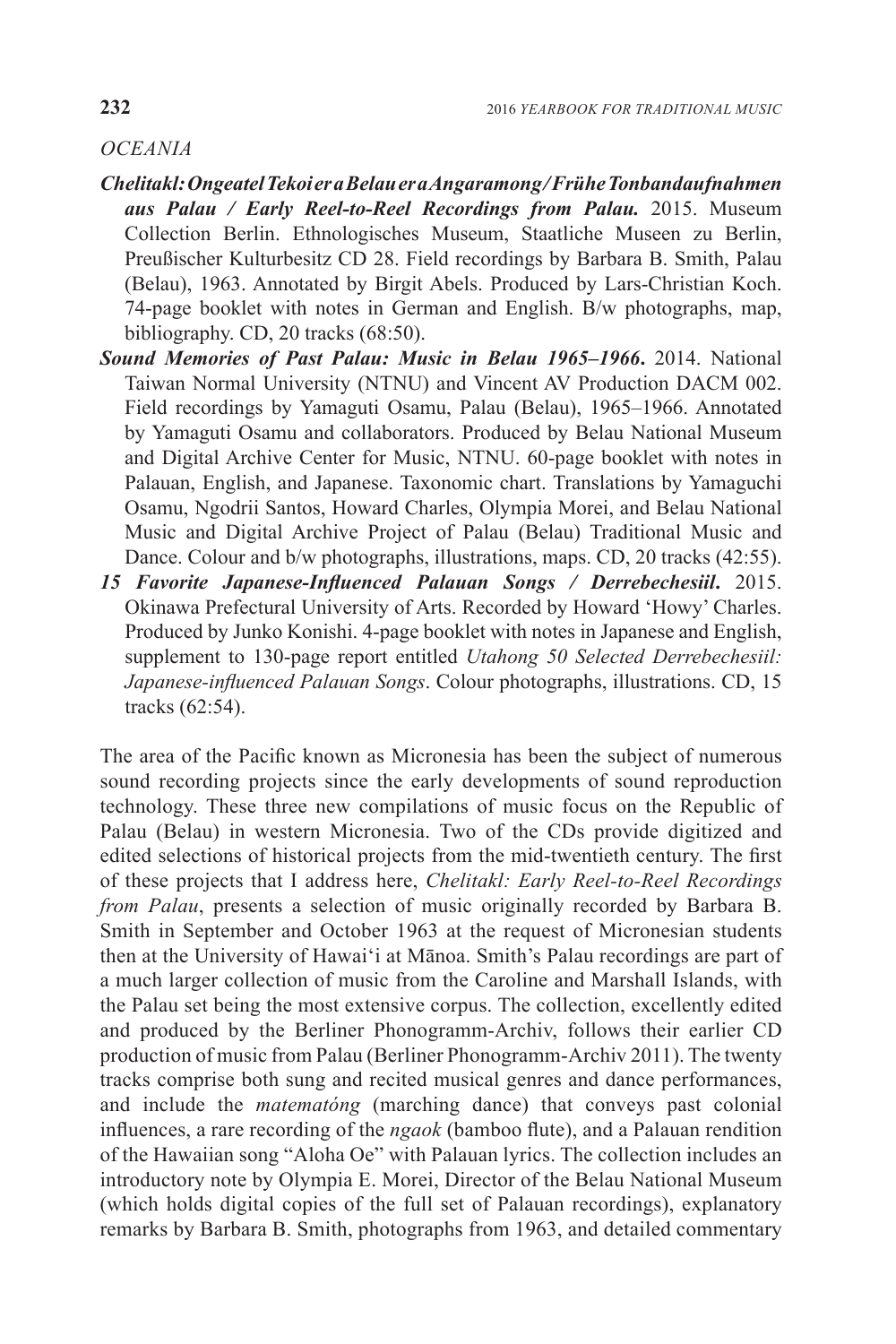on the musical examples, genres, and history of the music by Birgit Abels, using information gathered from Smith's detailed 1963 field notes.

The second CD release, entitled *Sound Memories of Past Palau: Music in Belau 1965–1966*, consists of music recorded in 1965 and 1966 by Osamu Yamaguti, who, at the time, was a student of Smith at the University of Hawai'i at Mānoa. This collection was produced through the Digital Archive Center for Music at National Taiwan Normal University, which has focused on research in Austronesian music. The CD contains twenty tracks of music that include recitation and song, dance performances, lullabies, and occasional songs. The extensive notes focus on song and chant poetry, with presentation in Palauan and translations into Chinese and English. The explication of the Palauan words in this collection, prepared by Olympia Morei, allows listeners to interact closely with the recordings and thus will also be of use in studies of the Palauan language. The final track is a fascinating occasional song that recounts the details of Yamaguti's original recording project in Palau. The detailed and attractive booklet includes poetry translations, photographs, supplemental notes about Palauan music and culture, and a folded taxonomic chart of Palauan performance genres taken from an early publication by Yamaguti.

The third CD reviewed here, entitled *15 Favorite Japanese-Influenced Palauan Songs*, focuses on *derrebechesiil*, a genre of "classic" popular song that demonstrates intersections in music and language with the Japanese colonial administration of Palau (1914–1945). The CD is accompanied by only brief notes but is linked to the book, *Utahong 50 Selected Derrebechesiil; Japanese-influenced Palauan Songs* (2015), which provides detailed poetry with translations. The music is sung by Palauan musician and researcher Howard Charles, and the full project was completed in collaboration with researchers Junko Konishi and Daniel Long. Together the CD and book are the most in-depth treatment of this genre of Palauan popular music that extends back to the early twentieth century.

All together these three CDs provide remarkable insights into the musics of Palau, and demonstrate a number of significant historical and contemporary intersections within music and culture that have come to characterize the broader region of Oceania. The focus on the music of Palau through these projects might stimulate further work in Oceania and increase engagement with Pacific voices past and present.

#### References cited

#### Berliner Phonogramm-Archiv

 2011 *1909–1936: Wax Cylinder Recordings from Palau, Micronesia.* Berlin: Phonogram Archive of the Berlin Ethnological Museum.

Konishi, Junko

 2015 Compiler. *Utahong 50 Selected Derrebechesiil: Japanese-influenced Palauan Songs*. Okinawa: Okinawa Prefectural University of Arts.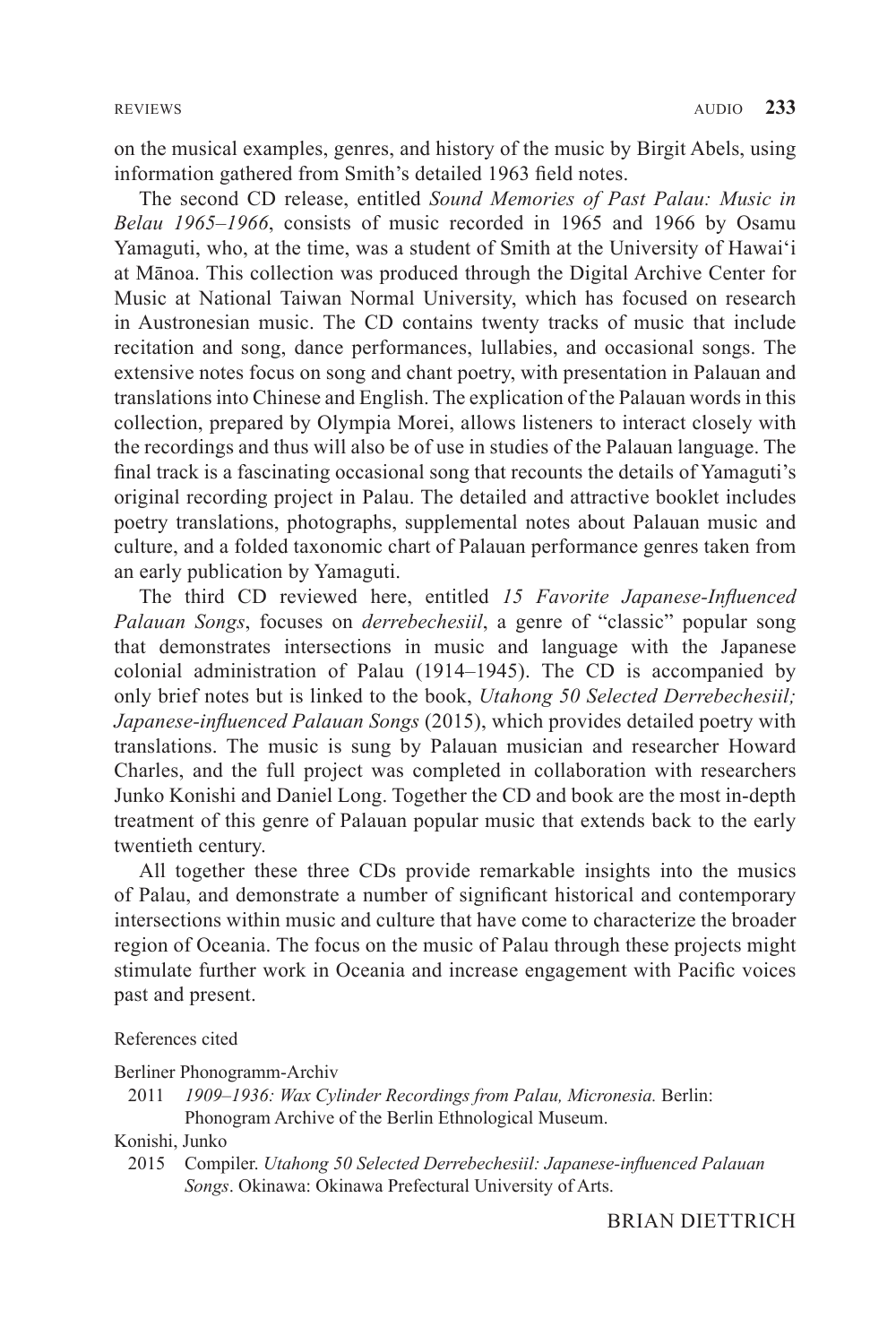*Jardiwanpa Yawulya: Warlpiri Women's Songs from Yuendumu***.** 2014. Batchelor Press. Field recordings by Georgia Curran, Yuendumu, 2006. Annotated by Georgia Curran and Barbara Napanangka Martin. 88-page booklet with notes in English and Warlpiri. Colour and b/w photographs, drawings, musical notations, maps, bibliography, discography, filmography, glossary. CD, 3 tracks (67:50).

*Yawulyu* is a broad genre of songs, dances, and designs performed by women of the Warlpiri Aboriginal community at Yuendumu in the Central Desert region of Australia. Sung by a small group of Warlpiri women known as *juju-ngaliya* (ritual leaders), published by Bachelor Press, and produced in association with Warlukurlangu Artists Aboriginal Corporation and Pintubi Anmatjere Warlpiri (PAW) Media and Communications, this songbook documents the *yawulyu*  songs and stories of the Jardiwanpa ancestors as they travelled northwards across Warlpiri country. *Yawulyu* is described in this songbook as "endangered" and the explicit aim of this recording is to make it possible for young people, now and in the future, to "hold onto" the songs and the knowledges associated with them.

Listeners are able to access the sound of this remarkable song tradition using the technology of sound printing (whereby code is embedded at certain points in the pages and read/played back using a battery-operated pen that links the code to the sound files stored inside the pen); the printed work includes excerpts of thirty-eight *yawulyu* songs from the Jardiwanpa ceremony recorded at Yuendumu in 2006. Alternatively, a largely unedited CD is provided as it was recorded over three days to enable listeners to immerse themselves in the sonic progression of this ceremony. The sound printing brings a slightly different sound quality compared to the stand-alone audio recording, but meets the intended aim of the book to "bring to life" the performance tradition of *yawulyu* through a sensorial combination of sound with text and images. The book itself combines ethnographic material related to Warlpiri women's performance practice with musical notation, colourful and evocative photographs of Warlpiri women singing, specific locations and sites, and images of species associated with each Jardiwanpa song verse performed. Each of the *juju-ngaliya* singers is respectfully and appropriately acknowledged with a photograph and short biography at the beginning of this book, ensuring that the memory of them as Warlpiri Law women becomes one held by the community and available to future generations. In a work such as this and given the intended aims of this songbook, it is crucial that Warlpiri women's voices are heard strongly by their own communities first and foremost, and the multi-sensory nature of this publication certainly makes that possible. For those outside Warlpiri communities who have not heard this genre of singing from Central Australia, the embodied experience of reading and listening to this songbook shares the ways in which knowledge of country, people, and belonging is held and performed by Warlpiri women.

The representation of Indigenous Australian song traditions in texts such as this, by non-Indigenous researchers working in collaboration with Aboriginal and Torres Strait Islander peoples and communities, is indeed a challenging and complex task that necessarily brings into play various kinds of discourses